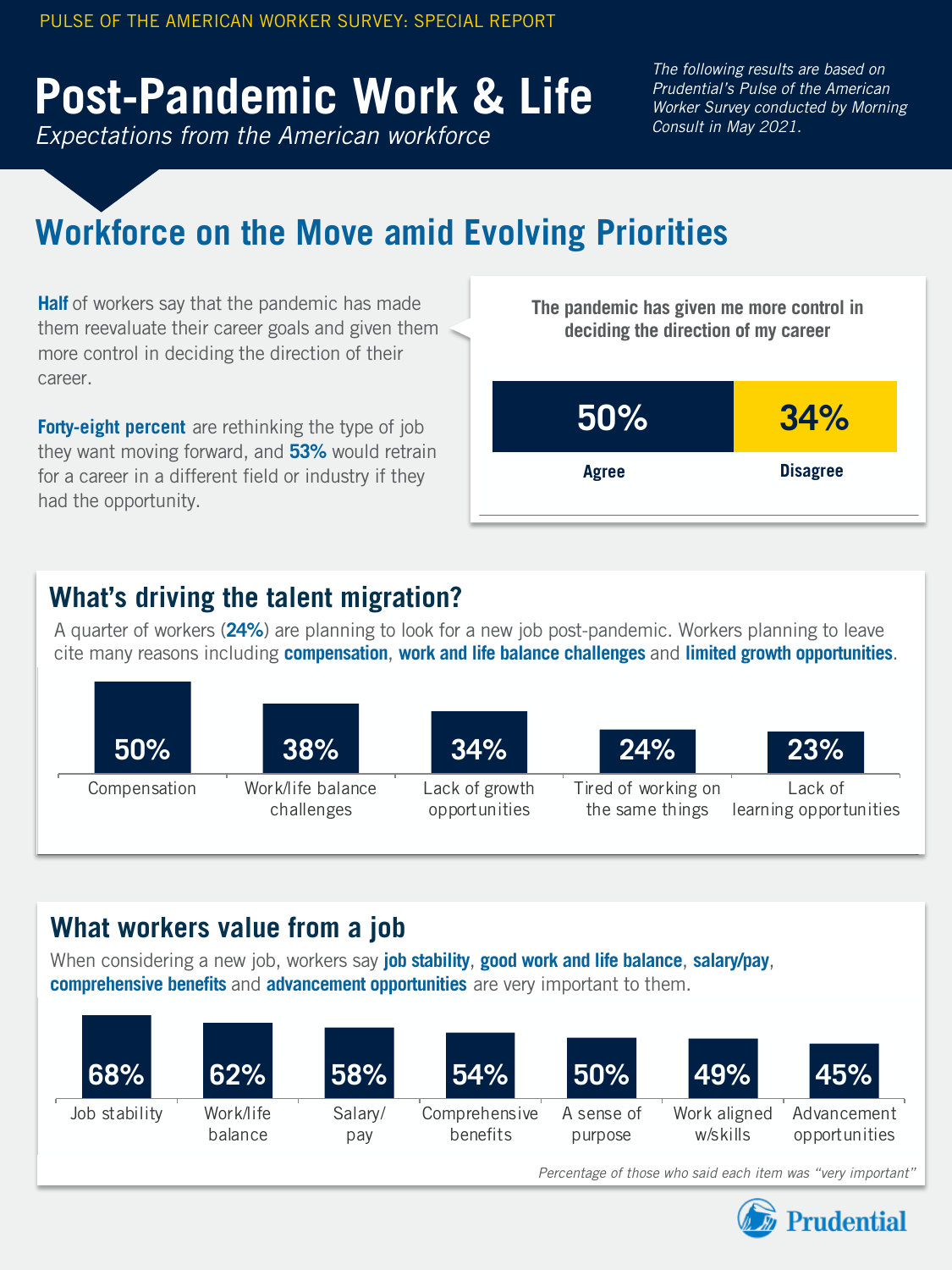

# **Jobs Key to Financial Security**

Workers are recognizing the connection between work and financial security—**8 in 10** American workers say their job is essential for their financial security.

**Half** of workers (49%) are in a financially precarious situation<sup>1</sup> and might not be able to cover an unexpected expense such as a household repair or medical bill.

Additionally, **6 in 10** workers worry about their long-term financial security.





# **Changing nature of work drives workers to build skill sets**

Workers see their job opportunities fading if they don't reskill—and **43%** say their long-term financial security will be in jeopardy if they do not retrain or learn new skills.

**Four in 10** say the pandemic has forced them to learn new skills to remain in their current job. About **half** (**46%**) say it has changed what it takes to get their jobs done. Additionally, **nearly half** of workers (**46%**) will have to learn new skills to do their job in the next year, and **more than half** will need to learn new skills in the next 3-5 years.

#### **Skilling at work**

**Three-quarters** of managers (74%) believe their **learning new skills at work** team would be more productive if they expanded their skill sets.

**Fifty-four percent** of workers have sought out training to help them develop in their career. However, **4 in 10** workers (**38%**) have spent little to no time training.

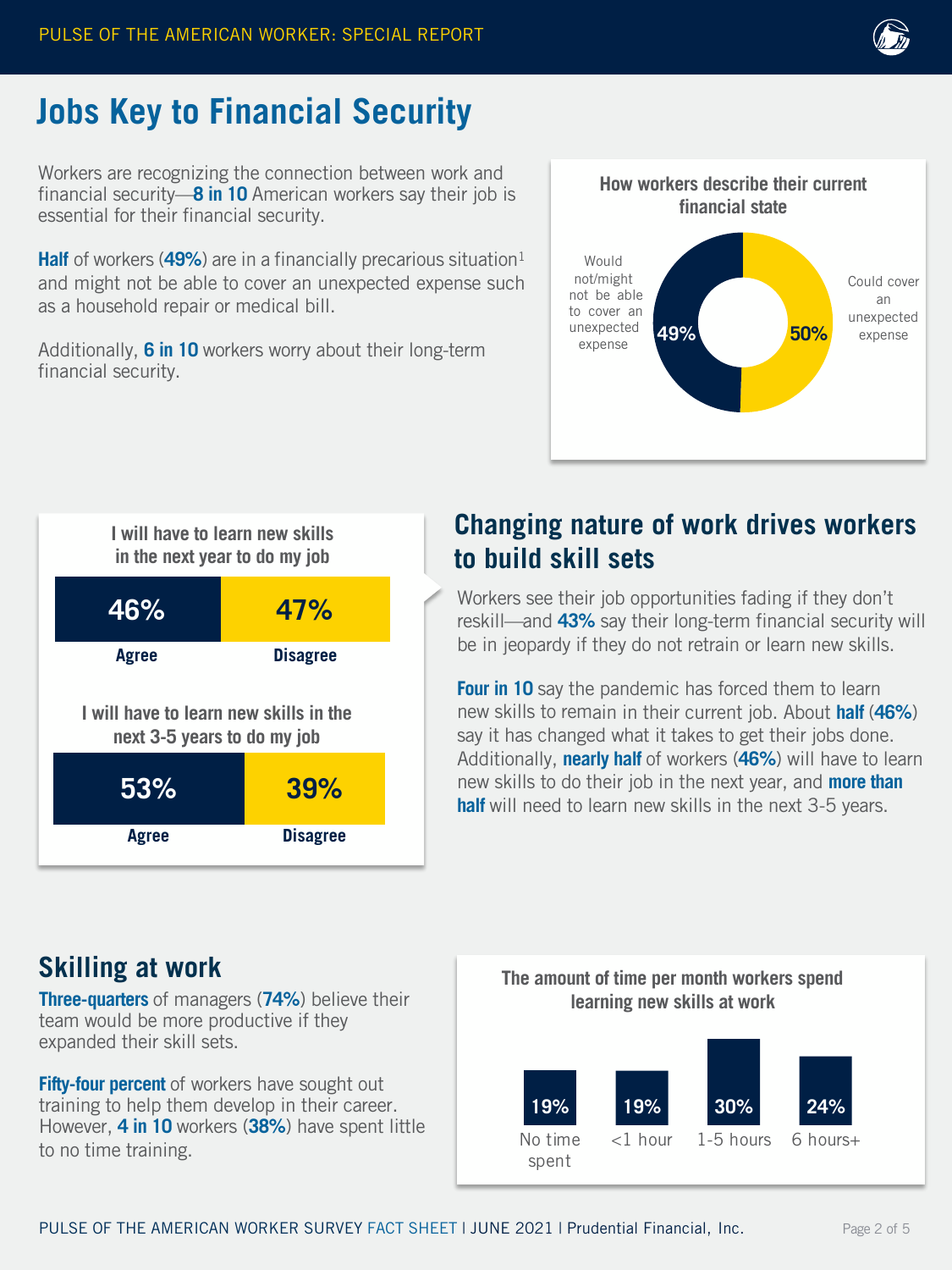

# **Workers Expect Employers to Help Them Build Skills Workers Expect Employers to Help Them Build Skills**

When asked who was most responsible for helping them develop the skills they need, aside from themselves, When asked who was most responsible for helping them develop the skills they need, aside from themselves, workers most often rank **employers No. 1** and their **managers No. 2**. workers most often rank **employers No. 1** and their **managers No. 2**.



#### **Policy that would help support workers in building skills Policy that would help support workers in building skills**

# **82% 82%**

of workers support efforts by of workers support efforts by policymakers to encourage employers to offer job training policymakers to encourage employers to offer job training to their employees—only **9%**  to their employees—only **9% do not support** these efforts. **do not support** these efforts.

# **77% 77%**

of workers support allowing of workers support allowing workers to use federal workers to use federal education grants for short-term education grants for short-term job training programs—only job training programs—only **10% do not support** these **10% do not support** these efforts. efforts.

# **71% 71%**

of workers want Congress to of workers want Congress to pursue policies that provide pursue policies that provide career training and career training and development—only **15%** development—only **15% disagree** with this statement. **disagree** with this statement.

# **What skills are workers focused on? What skills are workers focused on?**

About half of workers (**47%**) believe there is more About half of workers (**47%**) believe there is more value in soft skills than subject matter expertise. Just value in soft skills than subject matter expertise. Just **over one-third** of managers believe in the next three **over one-third** of managers believe in the next three years applicants for jobs will need to **demonstrate** years applicants for jobs will need to **demonstrate more knowledge of technology** as well as an **more knowledge of technology** as well as an understanding of **technology that enables remote work**. understanding of **technology that enables remote work**.

When it comes to technology, **basic computer** When it comes to technology, **basic computer applications** (**37%**), **workplace messaging and applications** (**37%**), **workplace messaging and collaboration platforms** (**28%**) and **network and collaboration platforms** (**28%**) and **network and information security** (**28%**) are at the top the list of **information security** (**28%**) are at the top the list of skills workers think they will need in the future. skills workers think they will need in the future.



PULSE OF THE AMERICAN WORKER SURVEY FACT SHEET I JUNE 2021 | Prudential Financial, Inc. Page 3 of 5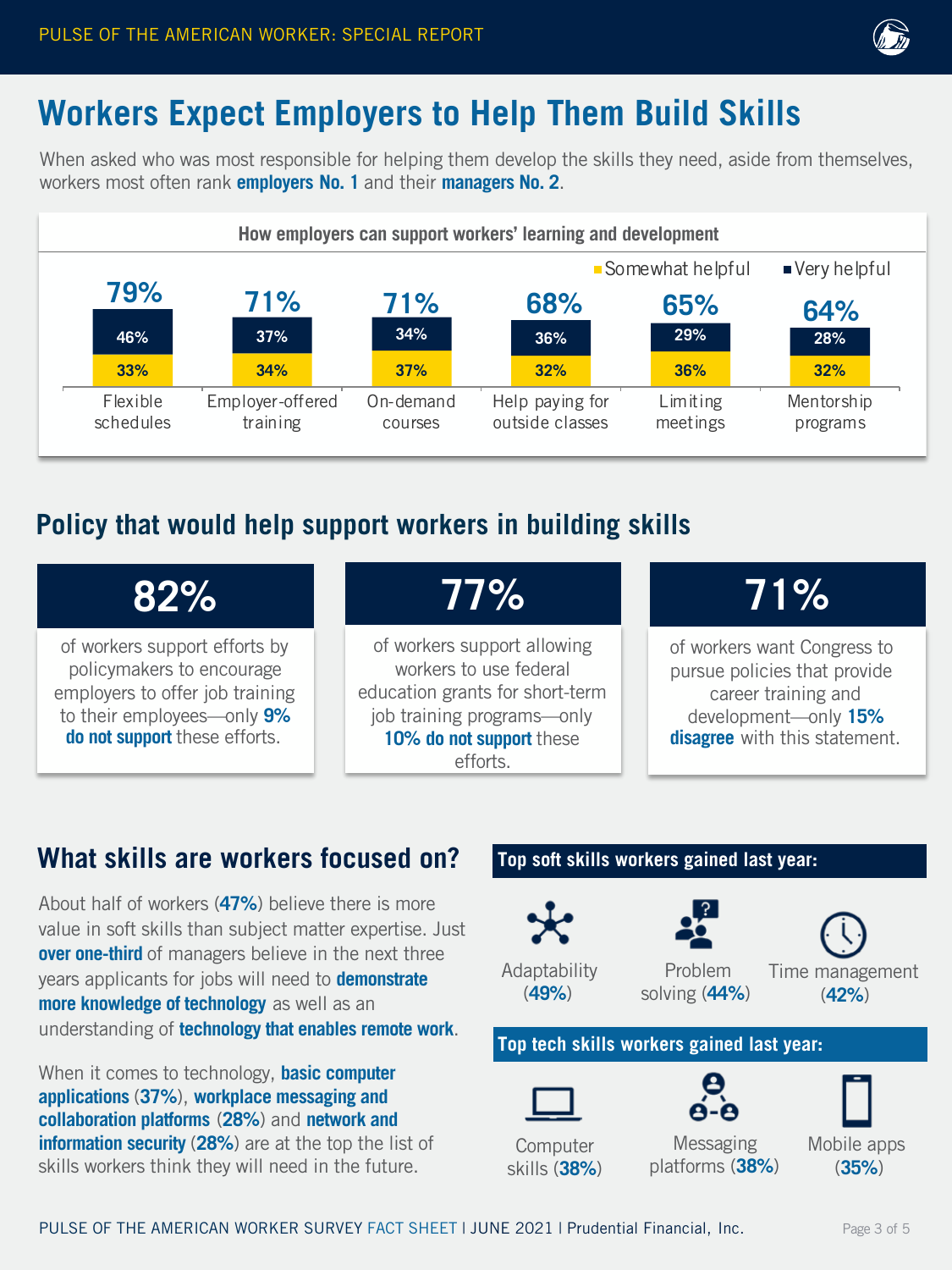

# **Work and Life Balance a Point of Stress for Workers Work and Life Balance a Point of Stress for Workers**



When asked to describe their When asked to describe their<br>experience with work, in one word, over the past year, workers overwhelmingly chose words like overwhelmingly chose words like **stressful**, **stressed** and **stress** as well **stressful**, **stressed** and **stress** as well as **difficult, hectic** and **frustrating.** as **difficult, hectic** and **frustrating.**  Some workers chose more positive Some workers chose more positive descriptions, such as **great,** descriptions, such as **great,** though though to a lesser extent. These perspectives suggest a workforce perspectives suggest a workforce that has been challenged as they that has been challenged as they manage both work and life priorities. manage both work and life priorities.<br>Priorities

# **for many workers for many workers**

**Nearly half** of workers (**48%)** have to prioritize **Nearly half** of workers (**48%)** have to prioritize personal commitments at least weekly and (**46%**) personal commitments at least weekly and (**46%**) say say they have to "trade off" personal obligations with work demands. Millennials report more often making "trade offs" than other generations (55% compared to **47%** of **Gen-Z**, **43%** of **Gen-Xers** and to **47%** of **Gen-Z**, **43%** of **Gen-Xers** and **36%** of **36%** of **Boomers**). **Boomers**).



**Productivity increases, but managers have concerns**<br>
While the overwhelming majority of managers say their employees have be<br>
say it is taking workers longer to complete their work—suggesting the work<br>
workers, consistent While the overwhelming majority of managers say their employees have been more productive, **about half** of While the overwhelming majority of managers say their employees have been more productive, **about half** of say it is taking workers longer to complete their work—suggesting the workday may be lengthening for some say it is taking workers longer to complete their work—suggesting the workday may be lengthening for some workers, consistent with prior survey findings.2 workers, consistent with prior survey findings.2



say their team has been more been more productive than productive than .<br>they were before the pandemic. the pandemic.



it is taking longer for their teams to complete their complete their work. work.



of managers want of managers want<br>their direct reports to take more time off to avoid burnout.